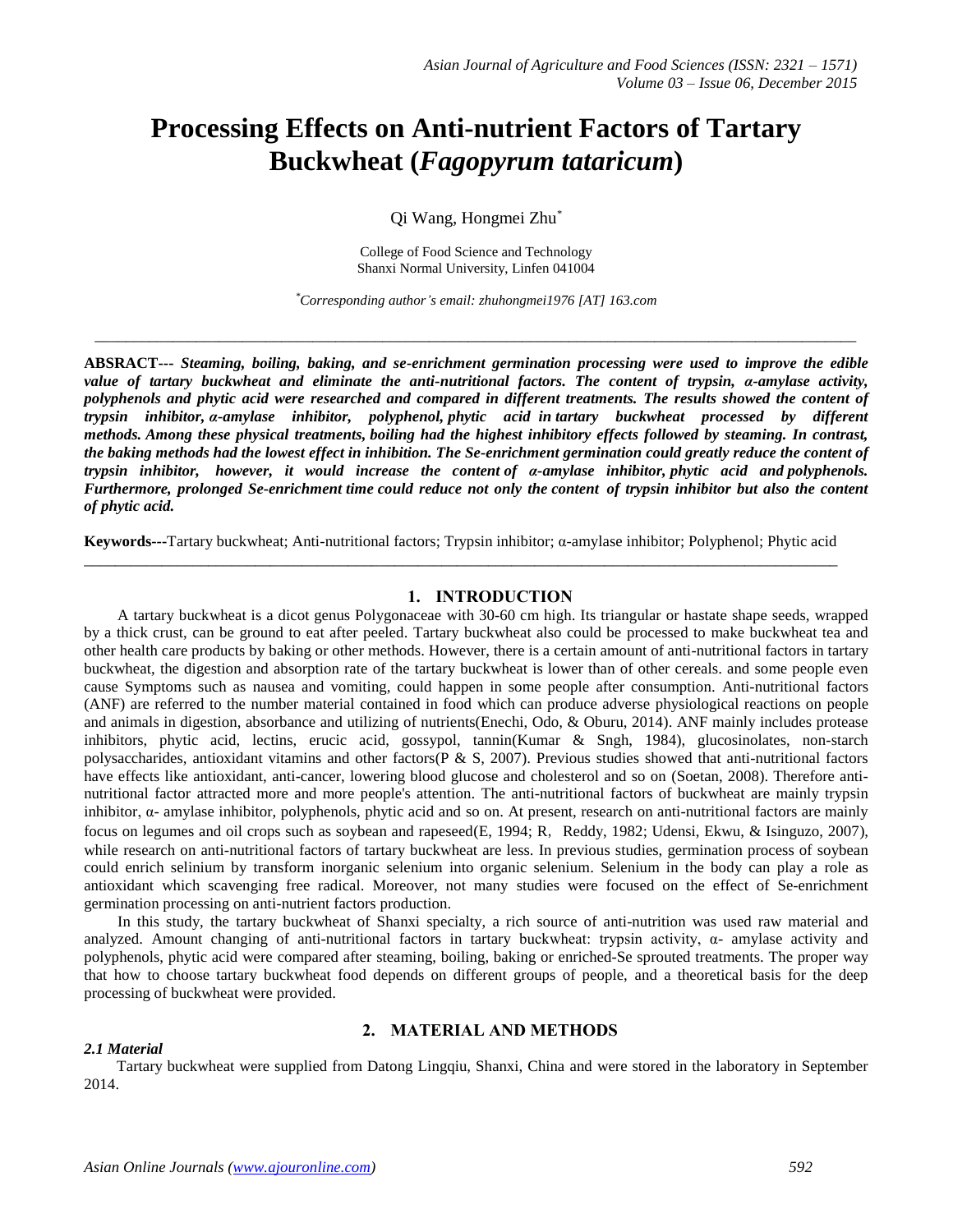# *Pretreatment*

Physical treatment**:** 4 kinds of treatment groups were included in the experiment. Each group was 250 g. After peeled, the first group without any treatment was control, three other groups treated by steaming, baking, boiling process. Four groups were powdered respectively after 50-60 ℃drying.

Biological treatment: The experiment also had 4 groups. 250 g of each group was washing with a 1% available chlorine NaClO for 5 min and soaked in distilled water (weight:volume is 1: 3) for 10 h. The first group was dried at 60 °Cdirectly; three other group subsequently placed on filter paper and germinated by dipped in 20  $\mu$ g / mL Na<sub>2</sub>SeO<sub>3</sub> solution [\(Zhu, 2014\)](#page-5-1), which were incubated in the dark and added  $Na<sub>2</sub>SeO<sub>3</sub>$  solution once every 4 h. After sprouting 1 d, 2 d, 3 d respectively, Seenrichment germination samples milled after 60 ℃drying.

# *2.2 Trypsin activity analysis*

The method described by M L Kakade was used[\(L, J, E, & A, 1974\)](#page-4-6). 1.000 g tartary buckwheat powder were weighed, 10 mmol/L PBS buffer according to a volume ratio of 1: 4 was added (containing 0.15 mol/L NaCl pH 7.5) to extract for 2 h at room temperature. The mixture was centrifuged at 3000 r/min for 20 min. The supernatant was denatured by heating at 68 ℃for 10 min, then rapidly cooled and centrifuged at 3000 r/min for 20 min to discard precipitate. The supernatant was added  $(NH_4)$ <sub>2</sub>SO<sub>4</sub> up to saturation, stand at 4 °Covernight. The liquid was centrifuged at 10000 r/min for 30 min, the precipitate was collected and dissolved in a small amount of 0.05 mol/L pH 7.8 PBS buffer, concentrated to give crude trypsin inhibitor product. Accurately weighed trypsin 2.000 g, using 10mL of 30 ℃distilled water to dissolve for 30 min, filtered with filter paper and the filtrate was diluted 10-fold.

1.0 mL diluted enzyme solution were added in four test tubes respectively, wherein one was blank, three parallel test tube. Placed all of tubes at 40 ℃for 3 min. In three other test tube, 1.0 mL 2% casein solution were added, then a protease inhibitor 0.2 mL, accurate insulation 10 min. 2 mL 0.4 mol/L Na<sub>2</sub>CO<sub>3</sub> solution and 1.0 mL Folin-phenol reagent were in sequence added, shaked, reacted at 40 °Cwater bath for 20 min. In Blank tube adding the 2.0 mL 0.4 mol/L trichloroacetic acid solution to stop the reaction, and then adding 1.0 mL 2% casein solution, after 15 min filtrating with a filter paper. The following operation is the same test tube parallel to the blank tube as a control measure absorbance at 680 nm wavelength. Tyrosine standard curve :  $y = 0.0927x - 0.1044$ ,  $R^2 = 0.9886$ 

Protease activity unit =  $(A / 10) \times 4 \times N \times [1 / (1-w)]$ ; (at 40 °C pH 2.5, the amount of enzyme hydrolyzed casein 1.0 g tyrosine release is defined as a per minute protease units. )

Formula where: A was the absorbance value of sample measured, quite tyrosine quality checked the standard curve, g; 4 of the total volume of the tube , the reaction solution , mL;

10 is a reaction time , 10 min;

N is the dilution factor ;

w is water content of the sample.

# *2.3α- amylase activity analysis*

α- amylase activity was analyzed according to the method decrised by Jiang *et al*.[\(Xiaodong, Jing, & Gang-gang, 2013\)](#page-5-2) Take 3 clean test tubes, 1.0 mL amylase liquid were added in numbered 1, 2, 3, placed them in(70±0.5) ℃water bath for 15 min, then cooled, adding 2.0 mL3,5- dinitrosalicylic acid in 1 tube, and the starch solution was placed in (40  $\pm$  0.5) °C temperature water bath for 10 min, each added 1.0 mL10 g/L starch solution, then add  $\alpha$ -amylase inhibitor, (40 ± 0.5) °C accurate thermal water bath for 5 min, added 2.0 mL 3,5-dinitrosalicylic acid in 2, 3 tube. After shaking each test tube, the absorbance was measured at 540 nm. Maltose as standard, with distilled water as reference solution, the regression equation:  $y = 0.0793x - 0.1034, R^2 = 0.9894$ 

α- amylase [mg maltose / (g fresh weight • min)] = [α maltose content (mg / mL) × amylase stock solution total volume  $(mL)] \div [sample weight (g) \times 5 (min)]$ 

# *2.4 polyphenol content analysis*

solid-liquid ratio 1:40 (g: mL) 95% ethanol were added and placed in 50 ℃water bath shaker to extract for 2 h, after completion of the extraction to filtrate, the filtrate use a rotary evaporator to concentrate the sample, the sample solube in the same volume centrifuged at  $6000 \text{ r/m}$  min for 10 min to obtain polyphenol extracts.

Polyphenol content assay was performed as described previously with some adjustment [\(Khanizadeha, Tsaob, Rekikaa,](#page-4-7)  [Yangb, Charlesa, & Rupasinghec, 2008\)](#page-4-7). 0.1 mL polyphenol extract was added into a test tube with 95% ethanol as reference solution, adding 0.1 mL Folin-Ciocalteu's phenol and 2.8 mL of distilled water, stand for 8 min, adding 2 mL 7.5% Na<sub>2</sub>CO<sub>3</sub> solution, sealed and reacted in dark for 2 h. The absorbance is measured at 765 nm wavelength, repeated three times. Gallic acid as standard, the regression equation:  $y = 0.0028x + 0.0042$ ,  $R^2 = 0.9996$ .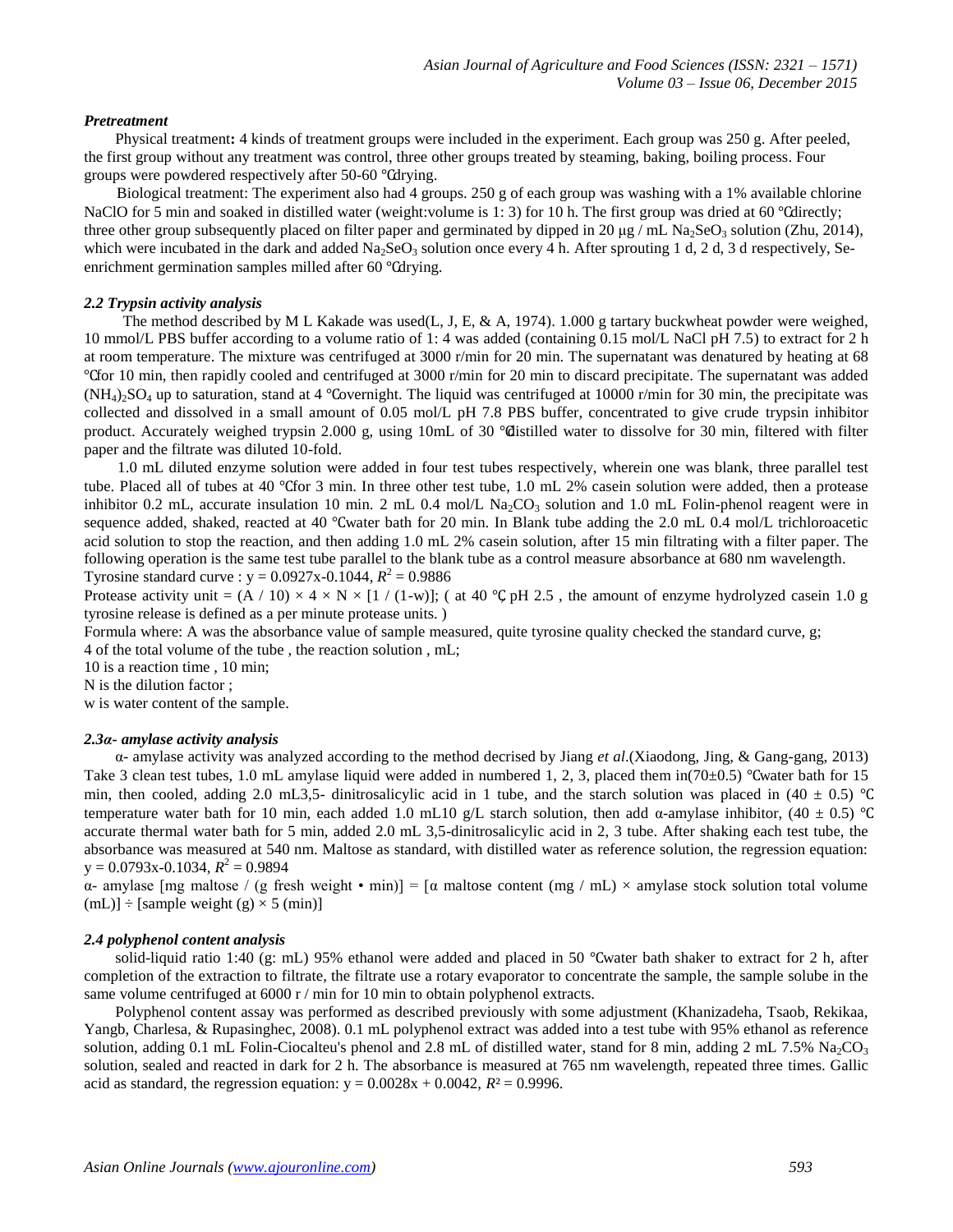#### *2.5 Phytic acid content analysis*

1.0 g samples in a 50 mL conical flask and 0.01 mol / L HCl were added to extract, acid extraction conditions were: solid-liquid ratio 25: 1 (v / w, ml / g), extract temperature 34 °C extraction time 68 min. centrifuged at 6000 r / min for 10 min, the supernatant volume to 10 mL to determine the content.

Phytic acid content analysis was conducted a published method with some modification[\(Beiying & Qun, 2013\)](#page-4-8). Take the sample 2.5 mL, 10 mL distilled water and 4.0 mL reagent was added, shaked and centrifuge at 3000 r / min for 10 min, stand at room temperature for 20 min, the absorbance value of supernatant was measured at 500 nm. Sodium phytic acid as standard, with distilled water as reference solution, the regression equation:  $y = 0.2020x - 0.2174$ ,  $R^2 = 0.9984$ .

# **3. RESULTS AND ANALYSIS**

#### *3.1 Effect of different processing on trypsin activity inhibitor*



Fig.1 Changes of trypsin activity with different treatments

In different treatment, the higher trypsin activity was on behalf of the less content of trypsin inhibitor in tartary buckwheat. As can be seen from Figure 1, effect of steaming, baking, boiling treatment on trypsin activity is significantly less than enrichment-Se germination, indicating that Se-enrichment greatly reduces the content of protease inhibitors. Compared with the control, it can be seen in the steaming, baking, boiling three processing modes, boiling manner had lowest trypsin activity, baking had the highest trypsin activity. In another words, boiling process can be derived the maximum content of trypsin inhibitor, and baking-processing was lower content of trypsin inhibitor in physical methods. Suggesting that baking process to some extent undermined trypsin inhibitor of buckwheat and thus was helpful to the body to digest and absorb. In the Se-enrichment germination trial, as the length of Se-enrichment time prolonged, trypsin activity first increased and then decreased trend. Trypsin activity on the first 1d, 2d were lower than the first initial and the 3d activity. It can be seen from the significant differences, an appropriate extension of se-enrichment time can reduce the content of trypsin inhibitor. Thus facilitating handling for the body to digest protein were baking, steaming, boiling, enrichment-Se germination in turn.

# *3.2 Effect of different treatments on α-amylase activity inhibitor*



Fig.2 Changes of  $\alpha$ -amylase activity with different treatments

In different treatment, the greater  $\alpha$ -amylase activity reflects the less  $\alpha$ -amylase inhibitor content in tartary buckwheat. As can be seen from Figure 2, compared with the control, baking treatment approached the lowest  $\alpha$ -amylase activity in steaming, baking, boiling treatment, Which was highest content of α-amylase inhibitor by baking treatment in tartary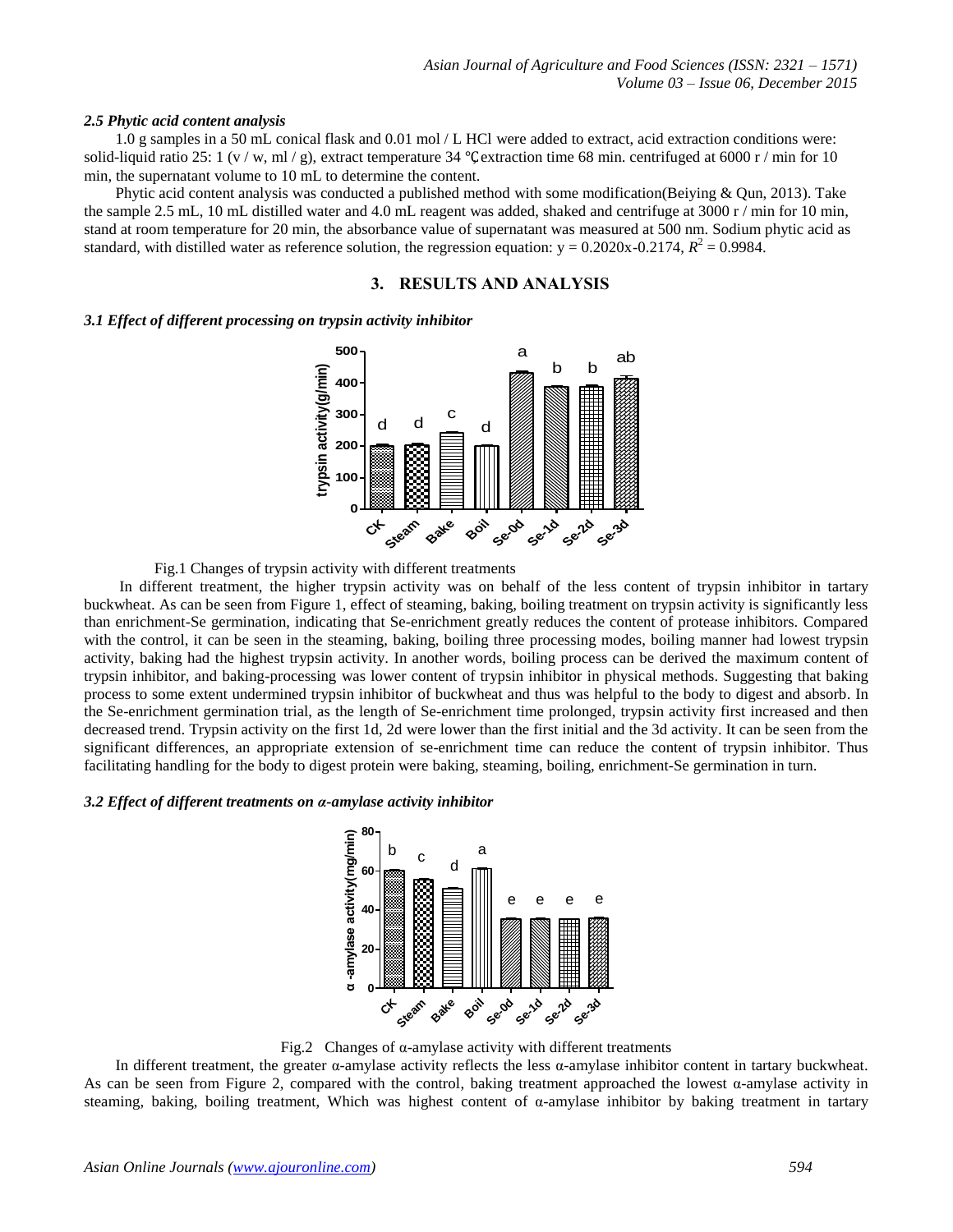buckwheat. It can be seen α-amylase activity by boiling manner was slightly higher than the control, it can draw boiling process destroy α-amylase inhibitor, and α-amylase inhibitor content by steaming also increased but the increase content is lower than baking. The α-amylase activity by Se-enriched germination trial is greatly reduced, indicating that Se-enriched sprouted treatment increased α-amylase inhibitors in tartary buckwheat, but with sprouted time prolonged, it can be seen there were no significant difference in α-amylase activity. People who digestive system is not good and allergic to buckwheat are recommend eating boiling buckwheat, people with superfluous nutrition and diabetes eat selenium-enrich foods, reducing the utilization of food intake.

# *3.3 Effect of different treatments on poly-phenol content*



Fig.3 Changes of poly-phenol content with different treatments

As can be seen from Figure 3, steaming, baking, boiling treatments had little effect on polyphenols content in buckwheat, there is no clear trend. Se-enrichment manner increase about 4.1-5.7 times in the polyphenol content than control and render first increased then decreased trend, the lower content on 2d. Compared with the control, we can see steaming, baking, boiling three ways had no significant difference in changing the polyphenol content. Se-enrichment germination on 1d, 2d, 3d were significantly greater than that of non Se-enrichment, which consistent with the findings of [\(Yimei, 2006\)](#page-5-3) and [\(Zhang,](#page-5-4)  [2004\)](#page-5-4). Therefore, it is better for population with superfluous nutrition to consume enriched selinium sprouted buckwheat.

## *3.4 Effect of different treatments on phytic acid content*



Fig.4 Changes of phytic acid content with different treatments

As can be seen from Figure 4, phytic acid content after various processing all increased, while phytic acid content by boiling ways had not significantly different with the phytic acid content of control. Se-enrichment handling obviously increased phytic acid content more than some other physical process. There was significant difference can be seen in Seenrichment treatment, with time of Se-enrichment prolonged, phytic acid content showed an increasing trend. In the physical handling content of phytic acid was the smallest in boiling way, so boiling buckwheat is the most suitable to indigestion crowd.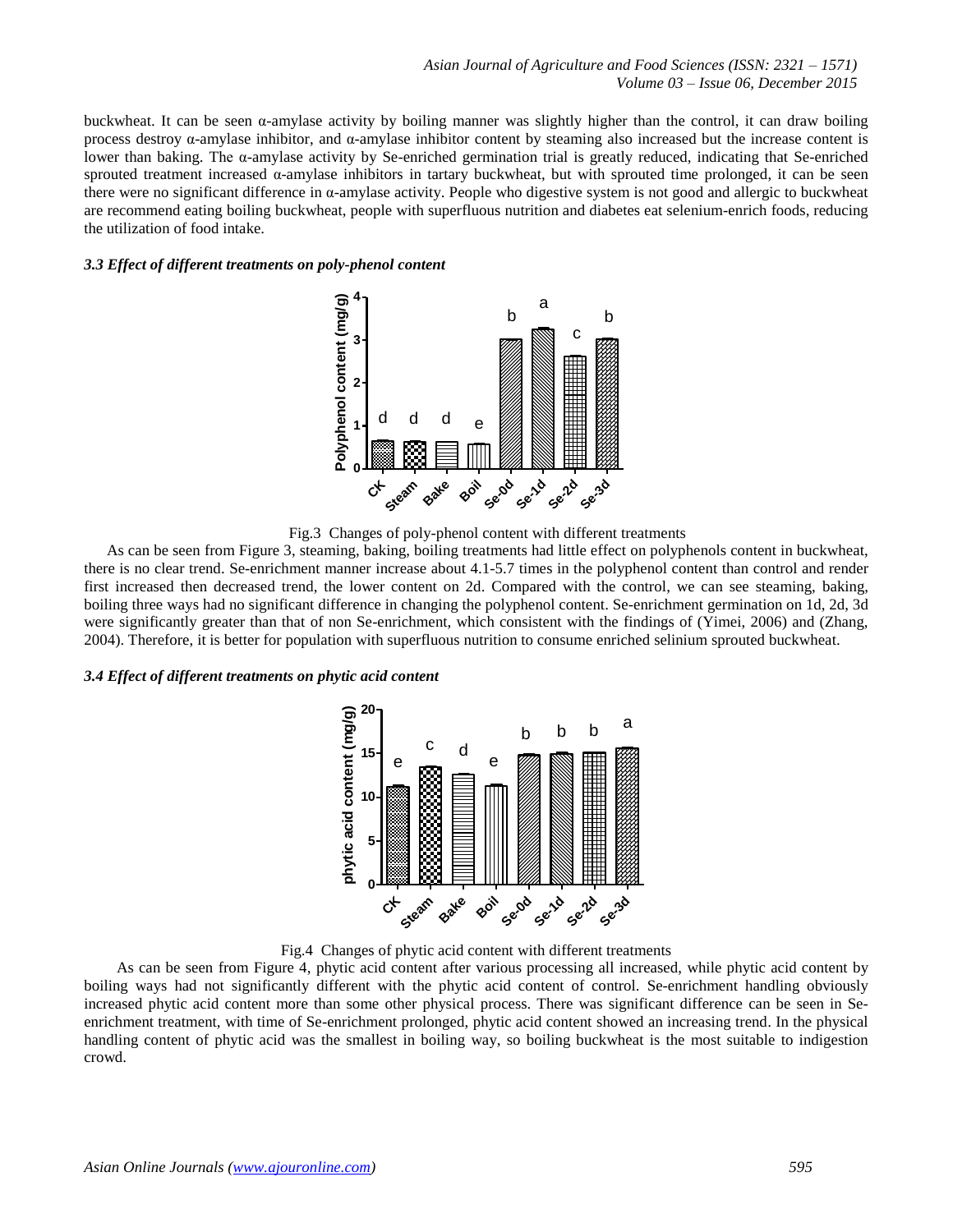*Asian Journal of Agriculture and Food Sciences (ISSN: 2321 – 1571) Volume 03 – Issue 06, December 2015*

# **4. DISCUSSION**

In privious research, there are more study on anti-nutritional factors from soybean, rapeseed, but less research on antinutritional in tartary buckwheat. Most of paper studied anti-nutritional factors of soybean, rapeseed and cancellation antinutritional factors method as well. Previous study had showed that the main method to remove the inhibiting proteins factor have heating, puffing and secondary granulating and sprouting process and microbial fermentation, heating divided into dry heat and moist heat, dry heat methods include roasting, baking, microwave radiation, infrared radiation, moist heat methods include boiling, hot pressing. When the heating is not enough, anti-nutritional factors can not be completely eliminated, but excessive heat would affect the efficiency of protein and vitamins. The heating effect are closely related with particle size and raw materials, heating time, temperature and humidity. In this experiment, ultimately similar conclusions also came to, which were the different effects of steaming, boiling, baking on nutritional factors for the heating temperature was different. After the seeds germinate, anti-nutritional factors are destroyed by endogenous enzymes [\(Bau, Villaume, & Nicolas, 1997\)](#page-4-9). In this study, only protease inhibitor has decreased with enriched selinium sprouted tartary buckwheat treatment, amylase inhibitors, polyphenols and phytic acid content increased, and the increase content were very high. Fengfeng Wu has a similar result that buckwheat trypsin inhibitor may be damaged by endogenous enzyme, but many anti-nutritional factors such as polyphenols has been synthesized in the enriched sprouted process [\(Wu, 2013\)](#page-5-5). This test used the physical, biological treatment to analyze the quantitative of anti-nutritional factors by steamed, boiled, grilled, enriched sprouted in tartary buckwheat. The test results provide a theoretical basis for the comprehensive utilization of buckwheat.

# **5. CONCLUSION**

ANF content of buckwheat: trypsin inhibitor, polyphenols, phytic acid, α-amylase inhibitors, had changed after different treatments. By contrast, in the physical treatment, buckwheat inhibitors after boiling process were greatest damaged, except levels of trypsin inhibitors elevated, three other inhibitors decrease, so the product had good digestible and absorbed. Baking treatment in the physical processing was worst, followed by steaming effect. Biological treatment can significantly reduce the amount of trypsin inhibitor, also increases inhibitors content of polyphenols, phytic acid,  $\alpha$ - amylase. To extend the time of selenium-rich had little effect on trypsin inhibitor and  $\alpha$ -amylase inhibitors, but can increase the phytic acid content and changes polyphenol content, which can be provide a reference for future tests. In summary, it is good for pepole with bad digestive system to eat boiling buckwheat food, best suits to their consumption. Pepole with nutrition and three highpopulation was proposed Se-enriched food for reducing food availability. *Acknowledgement*

This work was financed by Shanxi Normal University Quality Engineering Project SD2013CXCY-105 and National Natural Science Foundation of China (31401435).

# **6. REFERENCES**

- <span id="page-4-9"></span> Bau, H. M., Villaume, C., & Nicolas, J. P. (1997). Effect of Germination on Chemical Composition, Biochemical Constituents and Antinutritional Factors of Soya Bean (Glycine max) Seeds. *Journal of the Science of Food and Agriculture, 73*(1), 1-9.
- <span id="page-4-8"></span> Beiying, C., & Qun, S. (2013). Preliminary analysis of phytic acid extraction and content determination from Setaria italic brans. *Science and Technology of Food Industry, 34*(9), 202-205.
- <span id="page-4-4"></span> E, L. I. (1994). Implications of antinutritional components in soybean food. *Critical Food Science and Nutrition, 34*(1), 31-67.
- <span id="page-4-0"></span> Enechi, O. C., Odo, C. E., & Oburu, C. S. (2014). Concentrations of anti-nutritional factors in raw edible cocoyam (Colocasia esculenta) leaves. *Journal of Pharmacy Research, 8*(1), 38.
- <span id="page-4-7"></span> Khanizadeha, S., Tsaob, R., Rekikaa, D., Yangb, R., Charlesa, M. T., & Rupasinghec, H. P. V. (2008). Polyphenol composition and total antioxidant capacity of selected apple genotypes for processing. *Journal of Food Composition and Analysis, 21*(5), 396-401.
- <span id="page-4-1"></span> Kumar, R., & Sngh, M. (1984). Tannines their adverse role in antinutrition. *Journal of Agricultural and Food Chemistry, 32*(3), 447-453.
- <span id="page-4-6"></span> L, K. M., J, R. J., E, M. J., & A, P. G. (1974). Determination of trypsin inhibitor activity of SOY products: A collaborative analysis of an improved procedure. *Cereal Chemistry, 51*, 376-382.
- <span id="page-4-2"></span> P, G. B., & S, N. C. (2007). Effect of two phytases on the ileal apparent digestibility of minerals and amino acids in ileorectal anastonosed pigs fed on a maize-rapeseed meal diet. *Liverstock Science, 109*(1-3), 261-263.
- <span id="page-4-5"></span>R,Reddy, N. (1982). Phytate in legumes and cereals. *Advance in Food Research*(28), 20.
- <span id="page-4-3"></span> Soetan, K. (2008). Pharmacological and other beneficial effects of antinutritional factors in plants-A review. *African Journal of Biotechnology, 7*(25), 4713-4721.